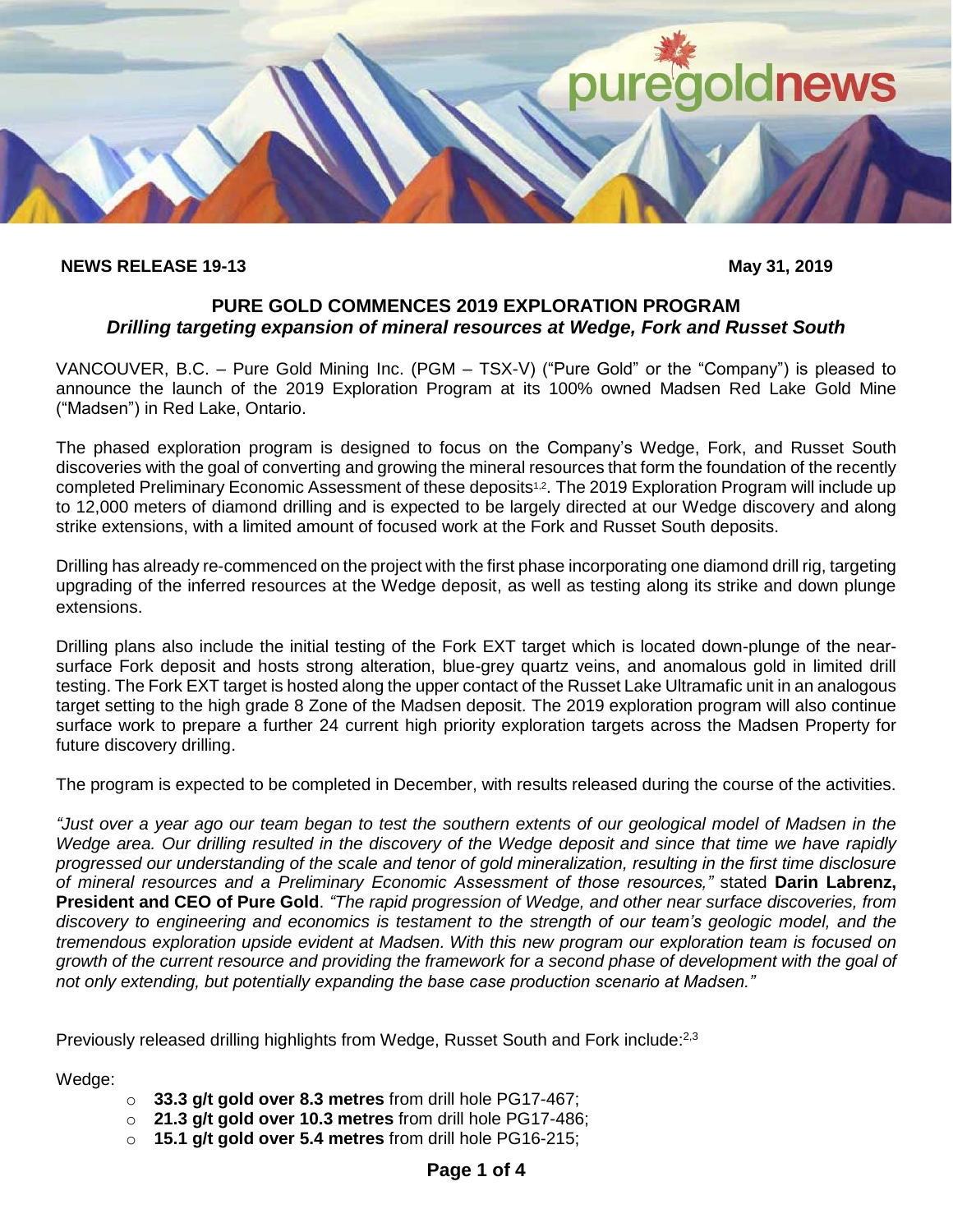

- o **19.9 g/t gold over 3.3 metres** from drill hole PG18-564; and
- o **354.0 g/t gold over 1.0 metre** from drill hole PG18-540.

#### Russet South:

- o **76.0 g/t gold over 2.1 metres** from drill hole PG16-233;
- o **27.1 g/t gold over 5.8 metres** from drill hole PG17-364;
- o **39.1 g/t gold over 2.9 metres** from drill hole PG15-031; and
- o **15.0 g/t gold over 5.0 metres** from drill hole PG15-028.

Fork / Starratt:

- o **17.2 g/t gold over 3.5 metres** from drill hole PG17-467;
- o **104.1 g/t gold over 3.0 metres** from drill hole PG16-198.

For a set of figures showing mineral resource locations, click link below: <http://puregoldmining.ca/sites/default/files/Resource-Location-Map-31052019.pdf>

## **ABOUT MADSEN**

The Madsen Red Lake Gold Mine has historical production of 2.6 million ounces of gold and a current indicated resource of 1,744,000 ounces gold at 8.7 g/t gold (in 6.2 million tonnes), an inferred resource of 296,000 ounces gold at 7.9 g/t gold (in 1.2 million tonnes), and benefits from existing infrastructure including a mill and tailings facility, paved highway access, and access to power, water and experienced labour. The recently released feasibility study for the Madsen Red Lake Gold Mine outlines an 800 tonne per day underground mining operation with a 12 year life-of-mine ("LOM"), Probable Reserves of one million ounces at 9 g/t Au in 3.5 million tonnes, and a low initial capital cost of C\$95 million (US\$71 million), putting the Madsen Red Lake Gold Mine firmly on the path to becoming Canada's next iconic gold mine.<sup>2</sup>

- *(1) Inferred mineral resources are considered too speculative geologically to have the economic considerations applied to them that would enable them to be considered for estimation of mineral reserves, and there is no certainty that the inferred mineral resources will be converted to indicated resources or a mineral reserve.*
- *(2) See the technical report titled "Madsen Gold Project Technical Report Feasibility Study for the Madsen Deposit and Preliminary Economic Assessment for the Fork, Russet South and Wedge Deposits Red Lake, Ontario, Canada" for further information, available at www.puregoldmining.ca or under the Company's Sedar profile at [www.sedar.com](http://www.sedar.com/)*
- *(3) See news releases October 29, 2014, March 16, 2015, October 3, 2016, October 31, 2016, November 16, 2016, May 11, 2017, January 31, 2018 and June 18, 2018 for additional disclosure*

## **QA/QC and Core Sampling Protocols**

Drill core samples are submitted to ALS Minerals in Thunder Bay, Ontario for sample preparation by crushing to 70% less than 2 mm, a rotary split of 1kg, and pulverization of the split to better than 85% passing 75 microns. Sample pulps are shipped to the ALS assay laboratory in North Vancouver, BC for gold analysis with a 30g fire assay and AAS finish (code Au-AA23). Samples returning >5 g/t Au are re-assayed with a gravimetric finish (code GRA21). Mineralized zones with visible gold and shoulder samples are also analyzed by a 1 kg screen fire assay with screening to 100 microns. A duplicate 30 g fire assay is conducted on the screen undersize with assaying of the entire oversize fraction (code Au-SCR21). Control samples (certified standards and uncertified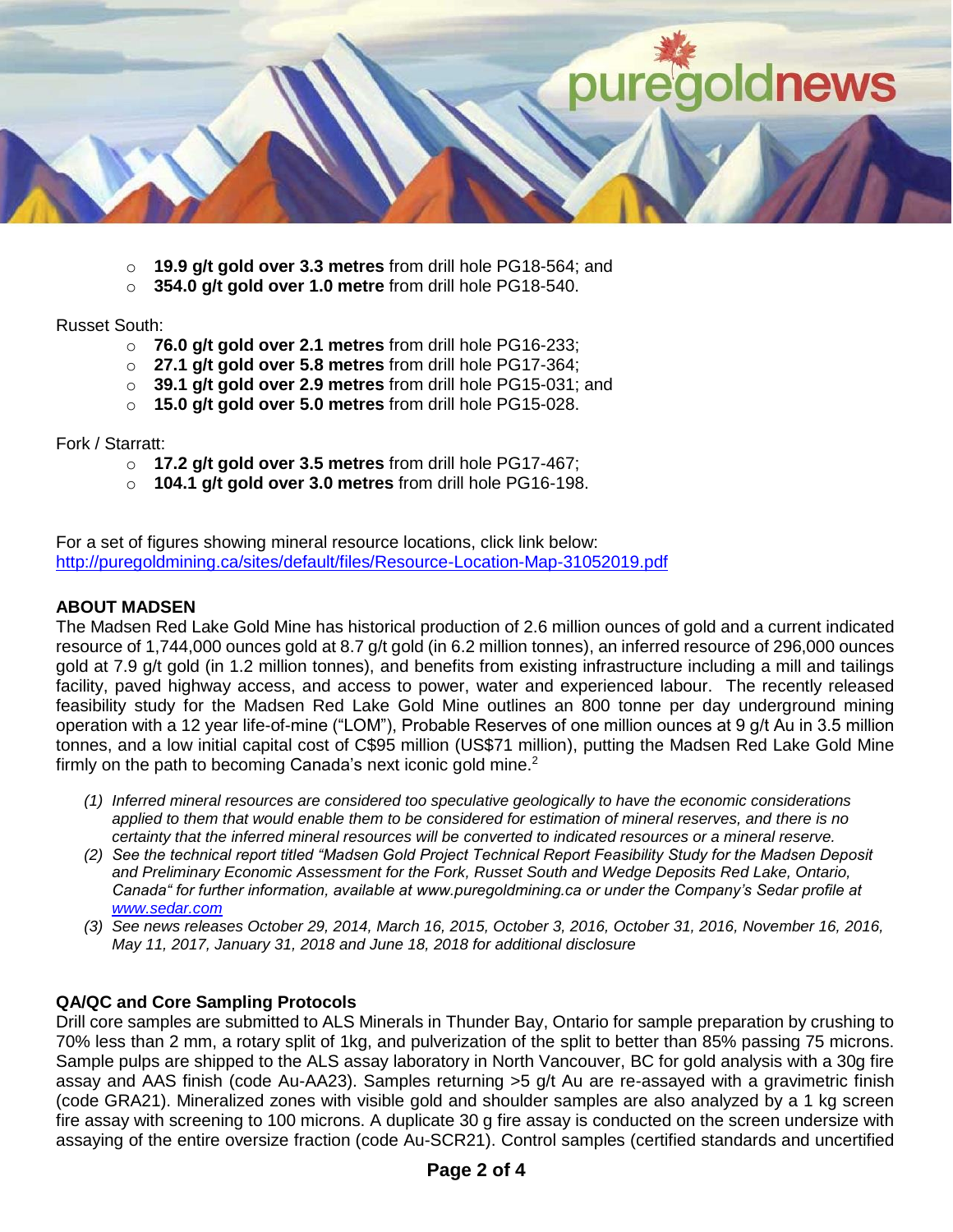

blanks), along with field, prep and pulp duplicates, are inserted on a regular basis. Results are assessed for accuracy, precision, and contamination on an ongoing basis.

#### **Qualified Persons and 43-101 Disclosure**

Phil Smerchanski, P. Geo., Vice President, Exploration for the Company, is the designated Qualified Person for this news release within the meaning of National Instrument 43-101 ("NI 43-101") and has reviewed and verified that the technical information contained herein is accurate and approves of the written disclosure of same.

Our mandate is pure and simple. To dream big. To colour outside the lines. To use smart science and creativity to unlock the Madsen Red Lake Gold Mine in Red Lake, Ontario. And become Canada's next iconic gold company.

Additional information about the Company and its activities may be found on the Company's website at [www.puregoldmining.ca](http://www.puregoldmining.ca/) and under the Company's profile at *[www.sedar.com](http://www.sedar.com/)*.

**ON BEHALF OF THE BOARD** "*Darin Labrenz*" **Darin Labrenz, President & CEO**

**Investor inquiries:**  Adam Buchanan, Manager, Investor Relations Tel: 604-646-8000 [info@puregoldmining.ca](mailto:info@puregoldmining.ca)

**Media inquiries:**  Gareth Tredway / Annabel de Morgan – Tavistock Tel: +44 (0) 20 79207150 [puregold@tavistock.com](mailto:info@puregoldmining.ca)

*Neither TSX Venture Exchange nor its Regulation Services Provider (as that term is defined in policies of the TSX Venture Exchange) accepts responsibility for the adequacy or accuracy of this release.*

*All statements in this press release, other than statements of historical fact, are "forward-looking information" with respect to Pure Gold within the meaning of applicable securities laws, including, but not limited to statements with respect to those that address potential quantity and/or grade of minerals, potential*  size and expansion of a mineralized zone, proposed timing of exploration and development plans, the growth potential of the Madsen Gold Project and *opportunities for scalability, the potential for Russet South, Fork and Wedge to be economically viable, potential conversion of inferred resources to measured and indicated resources, potential extension and expansion of mineral resources and the focus of the Company in the coming months . Forward*looking information is often, but not always, identified by the use of words such as "seek", "anticipate", "plan", "continue", "planned", "expect", "project", *"predict", "potential", "targeting", "intends", "believe", "potential", and similar expressions, or describes a "goal", or variation of such words and phrases or state that certain actions, events or results "may", "should", "could", "would", "might" or "will" be taken, occur or be achieved. Forward-looking information*  is not a guarantee of future performance and is based upon a number of estimates and assumptions of management at the date the statements are made *including, among others, assumptions about future prices of gold and other metal prices, currency exchange rates and interest rates, favourable operating conditions, political stability, obtaining governmental approvals and financing on time, obtaining renewals for existing licences and permits and obtaining required licences and permits, labour stability, stability in market conditions, availability of equipment, accuracy of any mineral resources, successful*  resolution of disputes and anticipated costs and expenditures. Many assumptions are based on factors and events that are not within the control of Pure *Gold and there is no assurance they will prove to be correct.*

*Such forward-looking information, involves known and unknown risks, which may cause the actual results to be materially different from any future results expressed or implied by such forward-looking information, including, risks related to the interpretation of results at the Madsen Gold Project; changes in*